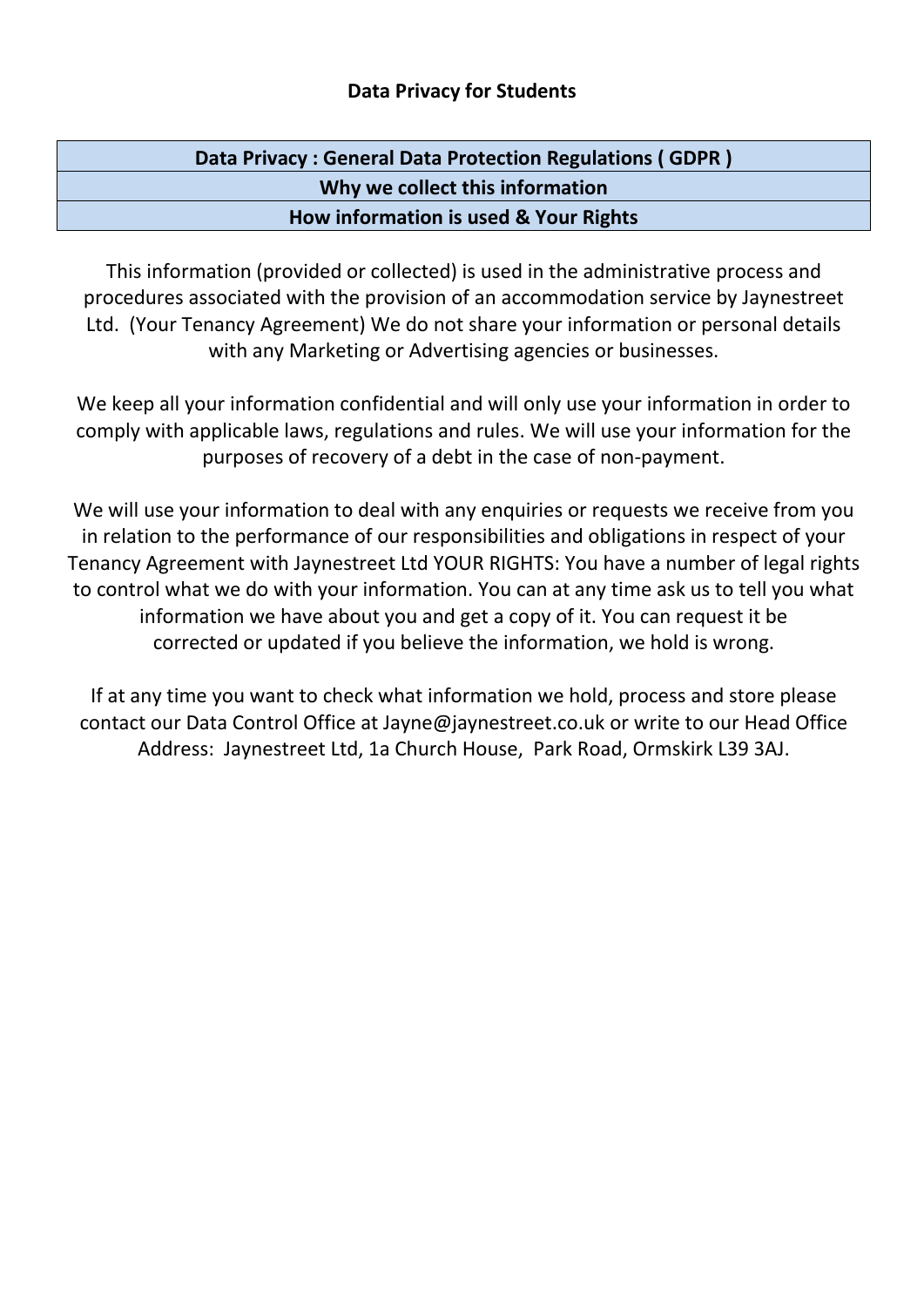**Data Privacy : General Data Protection Regulations ( GDPR ) How your information is stored &**

**the period of time we hold your personal information**

Your data is stored securely. Our Information Database and our Financial Accounting Package are password protected. We manage and maintain robust virus / internet protection software. Our computer systems are backed up on a regular basis. We hold on file the initial (paper) Student Tenancy Application Form. This is held securely in our locked files at our Head office. Information collected and processed ( Tenancy Document ) is held on computer. We will not keep your personal information longer than is necessary. Once received / collected your personal details will only be held for that period of time required in order to operate efficiently the provision of the accommodation service you have applied for. From the initial enquiry and application stage to the start and end of a tenancy proper, the period of time details are held/stored will be no longer than two years. We will hold all information concerning fees, rents and payments received. This information together with **only** your name and the address of the rented property will be kept for six years. This is to comply with H.M.R.C. legal accounting requirements.

If you disagree with the above and in particular the periods of time your [jayne@jaynestreet.co.uk](mailto:jayne@jaynestreet.co.uk)